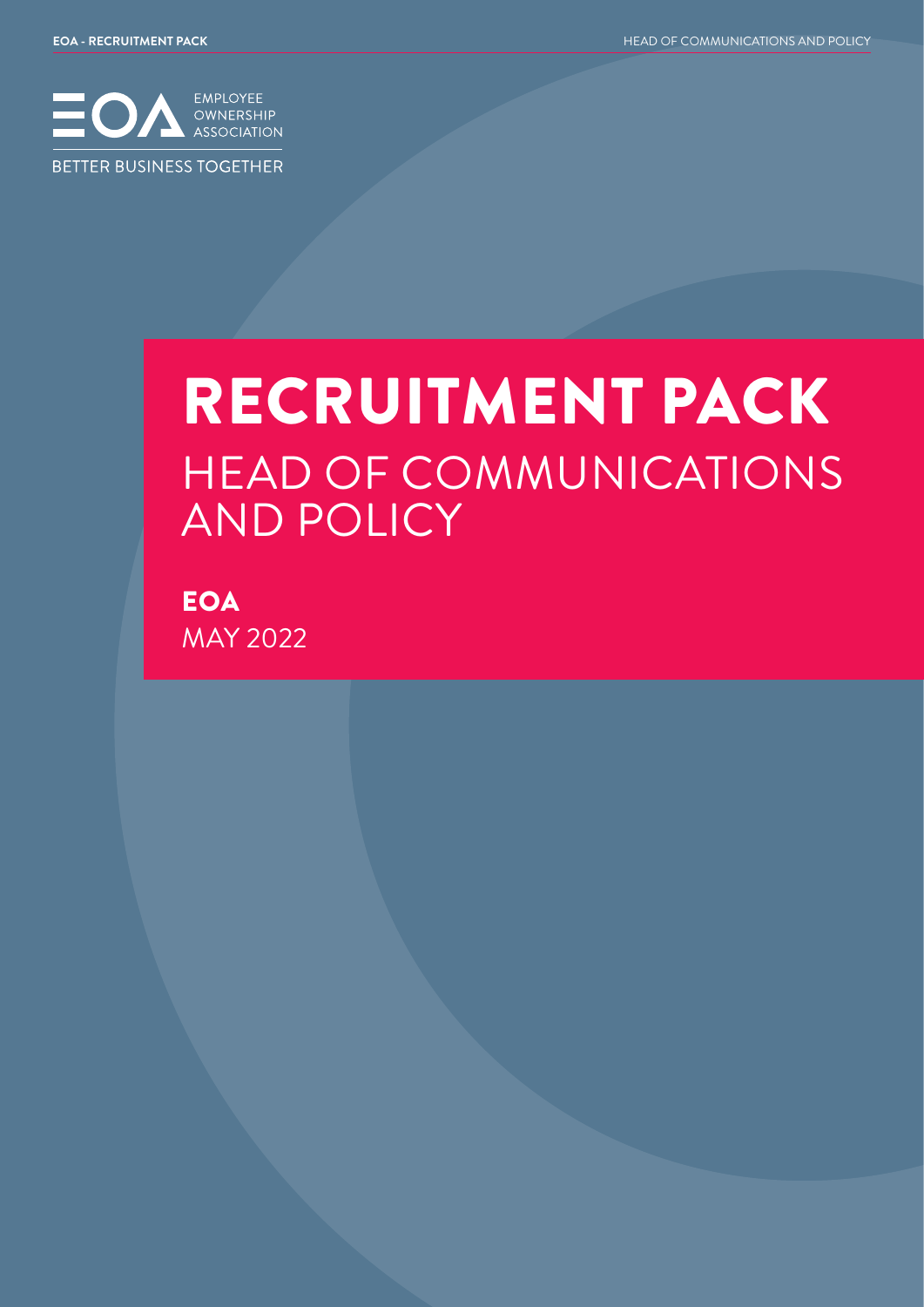### **CONTENTS**

- 1. Welcome from James de le Vingne
- 2. Role summary
- 3. Employee Ownership
- 4. Who we are The EOA
- 5. Who we are Our people and culture
- 6. Role details
- 7. Key activities
- 8. About you
- 9. How to apply

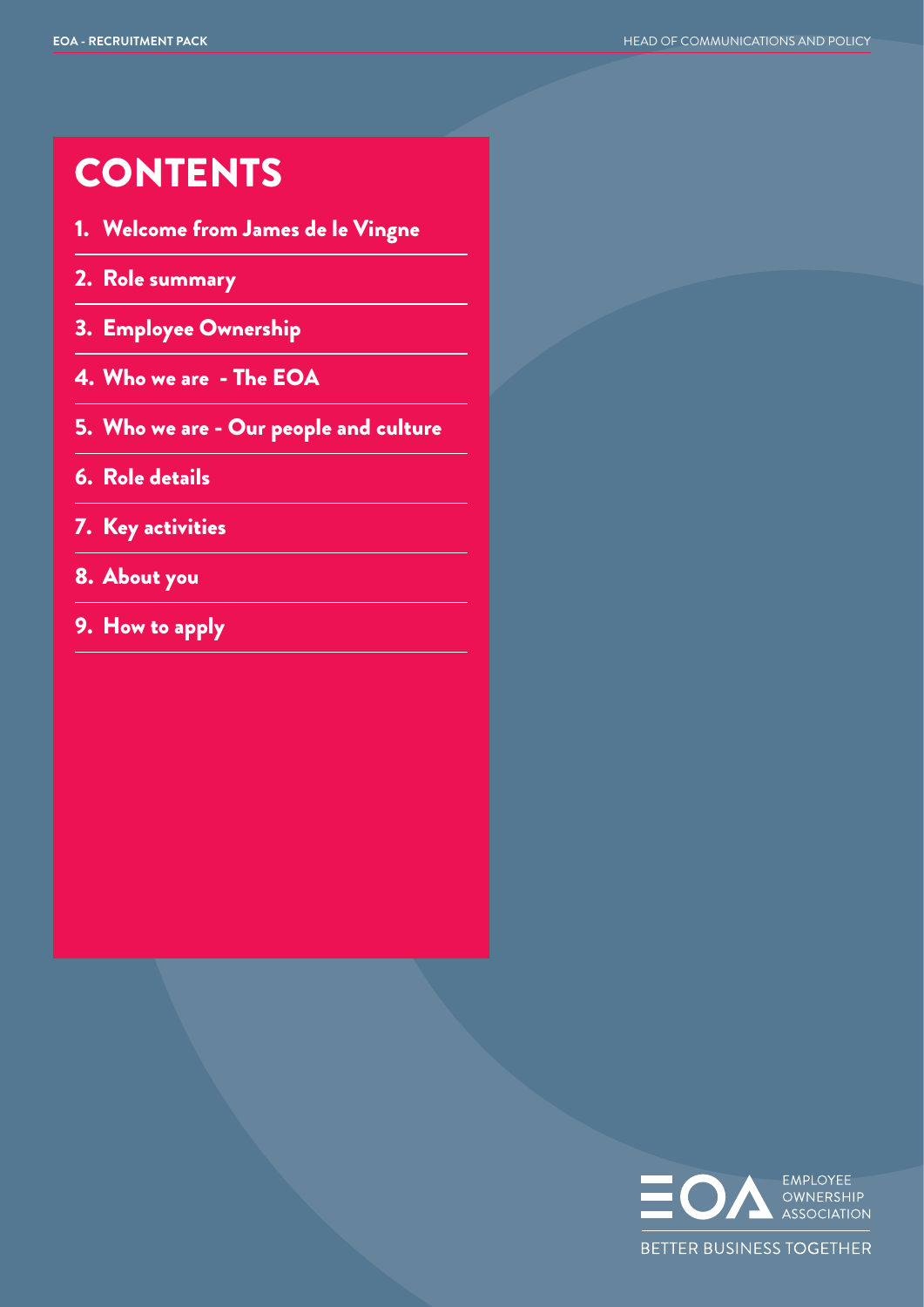

## 1. WELCOME FROM JAMES DE LE VINGNE

Thank you for your interest in the role of Head of Communications and Policy. This is an exciting position in our dynamic and growing organisation, that builds on our longstanding work to unlock the potential of people, business and the economy through employee ownership.

The EOA is the 'go to' place to develop good employee ownership. A 550+ corporate membership association, we support businesses of all sizes and from all sectors to become employee owned and then to develop and thrive as employee-owned organisations.

For founders or owners exploring employee ownership, or leaders and managers developing their employeeowned businesses, the EOA facilitates connections and conversations with a diverse community of members from employee-owned businesses and with professional advisers to learn, share best practice and champion good news stories.

Together with our members, the EOA is embarking on an ambitious new strategy that looks to seize the political, cultural, and digital opportunities in front of us to sustain the continued growth of the EO community. This growth will deliver greater corporate diversity and economic resilience across the UK, positioning EO businesses as a mainstream solution to our economic recovery and long-term future.

And this is where you come in. The Head of Communications and Policy will be a key part of our Senior Leadership Team, responsible for providing expertise on reaching and influencing all our stakeholders and develop relationships with a range of stakeholders, from EO businesses, partners, business networks, public sector bodies and the wider economy and public.

I wish you the very best of luck with your application.

**James de le Vingne, Chief Executive of the EOA**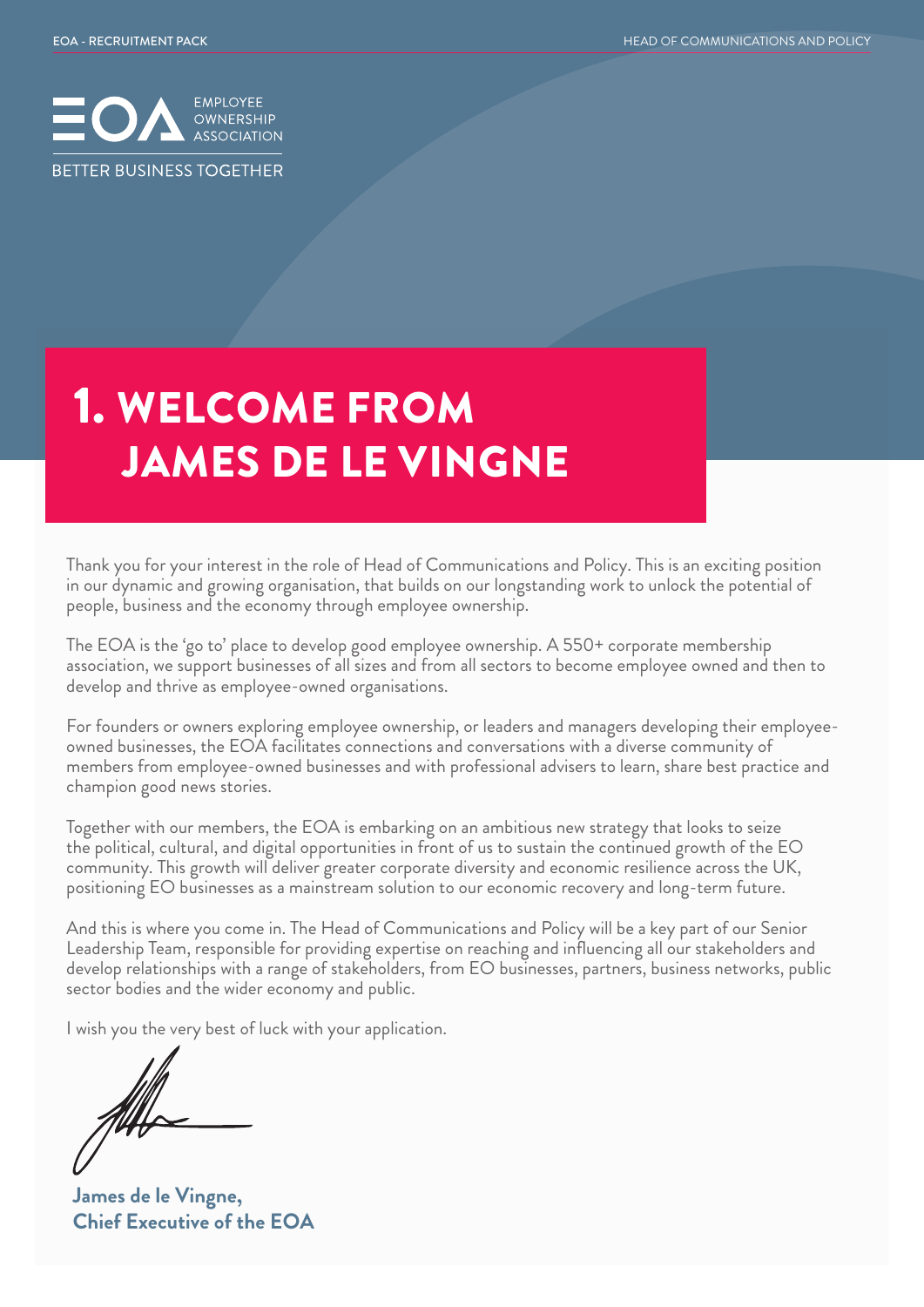

# 2. ROLE SUMMARY

| <b>CONTRACT</b><br>Fixed, adoption cover 9 months, ideally start August           |
|-----------------------------------------------------------------------------------|
| 37.5 hours per week, will consider flexible working<br><b>HOURS</b>               |
|                                                                                   |
| <b>LOCATION</b><br>Flexible, with regular travel to EOA offices in East Yorkshire |
| <b>SALARY</b><br>£44,200 + 7% pension and 30 days leave (+ Bank Holidays)         |
|                                                                                   |
| <b>Chief Executive</b><br><b>REPORTS TO</b>                                       |
|                                                                                   |
| LINE MANAGEMENT<br><b>3 Direct reports</b>                                        |
|                                                                                   |
| June 19th 2022, interviews expected w/c 27th June<br><b>APPLICATION DEADLINE</b>  |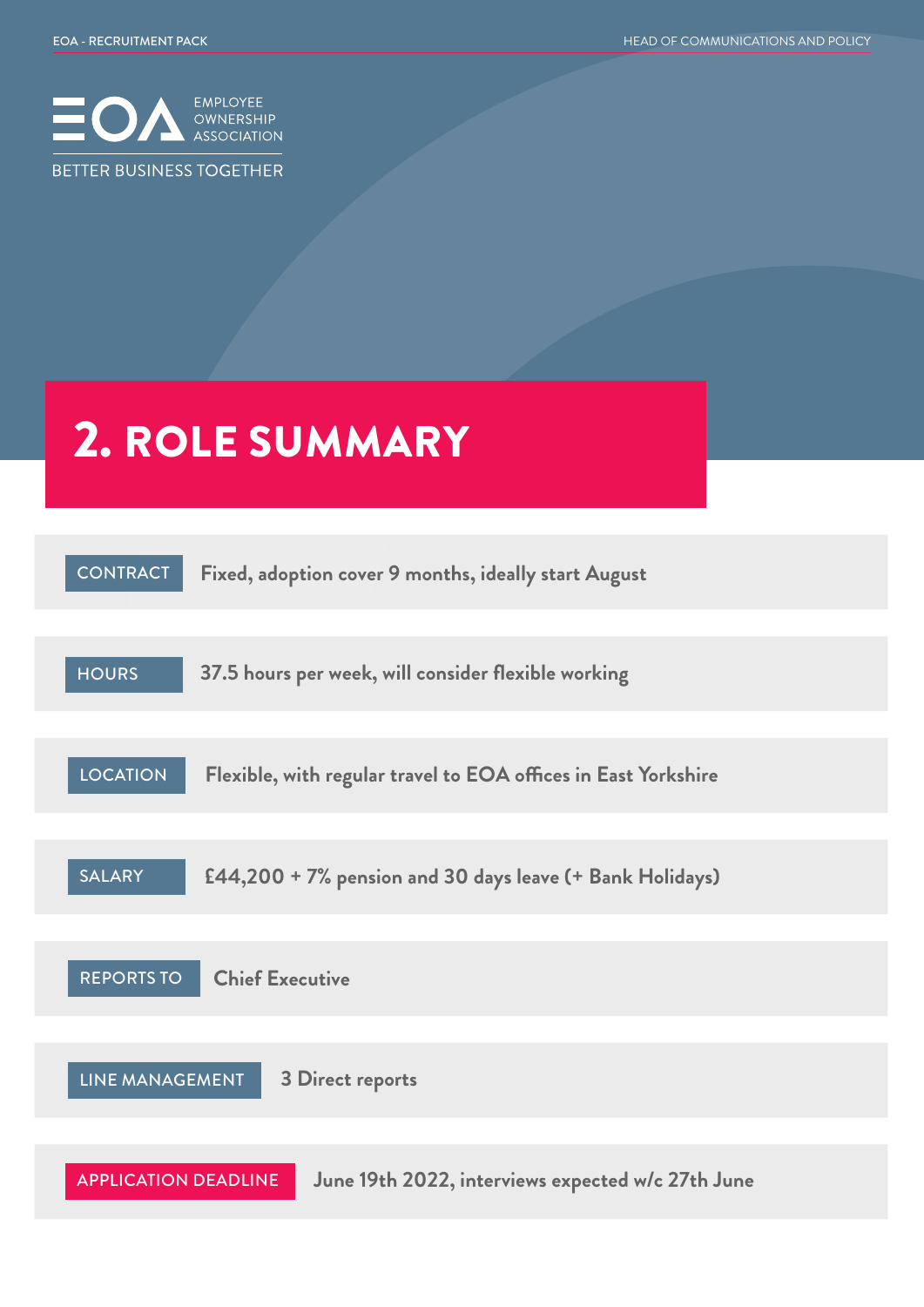

# 3. EMPLOYEE **OWNERSHIP**

Evidence shows that employee ownership as a succession or growth plan, through offering employees a meaningful stake and a say, engages and empowers them to drive performance, while rooting sustainable, good jobs in regional economies.

Employee-owned businesses benefit from unlocking the potential of individuals and uniting them behind a common purpose, sharing both responsibility and reward. This in turn unlocks the potential of the business to be more innovative, more resilient, and increase productivity and performance.

The employee-owned business sector has seen unprecedented growth over the past three years, with more than 250 new employee-owned businesses in the UK in the 18 months from 2020 to June 2021. These businesses exist across a range of sectors including, manufacturing, construction, wholesale and retail, information and communications, health and social care, among others. The recent 30 per cent growth in the sector has been seen as a perfect storm of increased awareness, a sharper focus on succession brought about by the pandemic and - through the ESG agenda - greater focus on how people are impacted by business. In a recent survey, over 70 per cent of EO businesses saw EO as a socially responsible business model.

The sector is growing because it offers a succession solution that sustains the values, culture and ethos of the business, as well as employment for future generations. It makes businesses independent and able to make decisions and invest over the longer term, making them more resilient to shocks and challenges. It is also credited with supporting with recruitment and retention, making it well suited to the challenges of 21st century management. It currently contributes more than £30 billion to GDP, adding to the diversity of Britain's economy through offering a vibrant and different model for achieving business success. Last year, approximately 40,000 jobs were sustained or created by EOT businesses and 60 per cent of employeeowned businesses paid a dividend to their employee owners, despite 78 per cent of the sector feeling detrimental effects of the pandemic.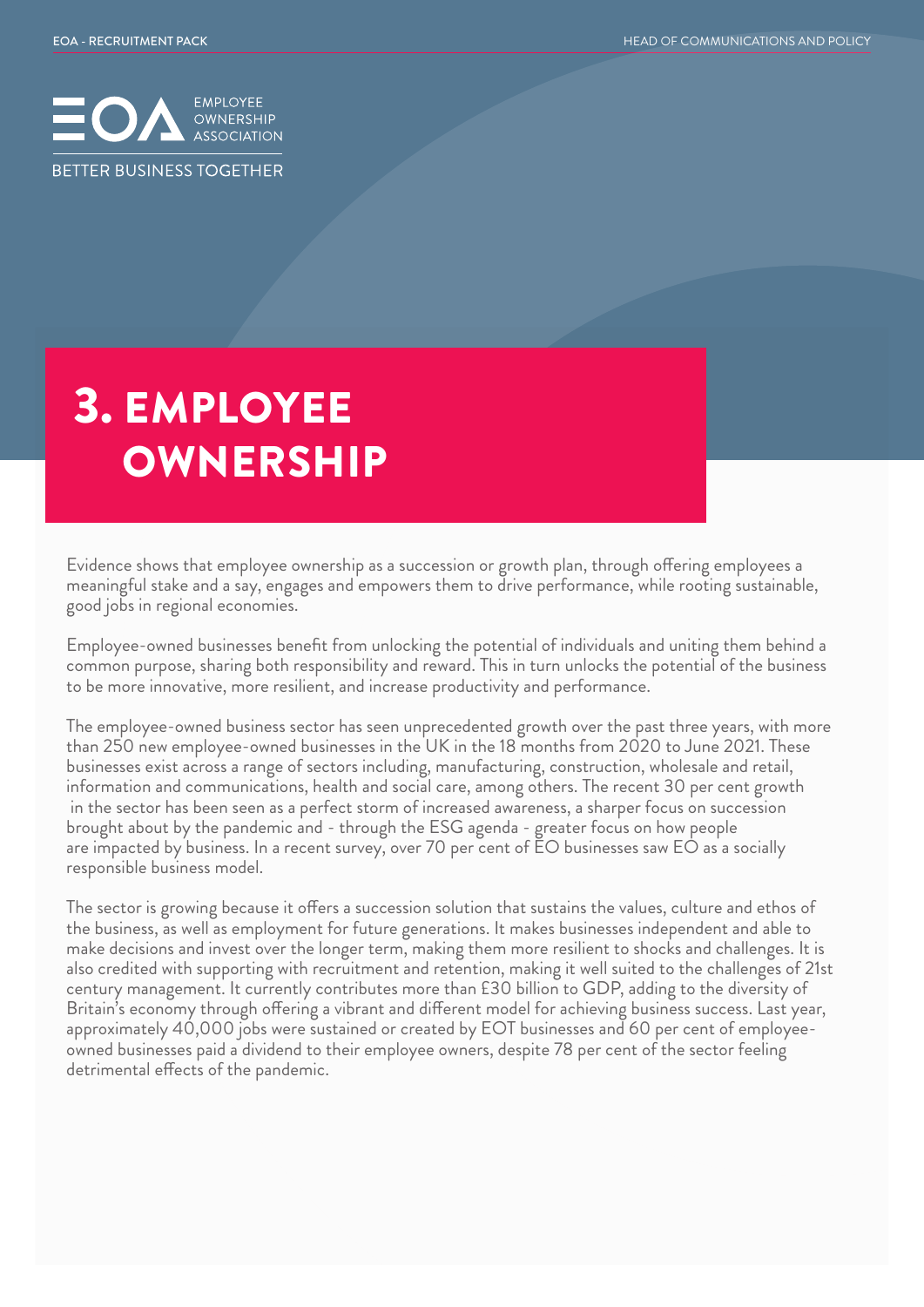

# 4. WHO WE ARE - THE EOA

As the 'go to' place for employee ownership in the UK, the purpose of the Employee Ownership Association is to unlock the potential of people, business and the economy through employee ownership. We are a responsible, inclusive and growing membership organisation with an insatiable appetite to:

- **• Realise the potential of employee ownership.**
- **• Deliver unrivalled value for our members and their employee owners.**
- **• Champion the benefits of employee ownership.**
- **• Grow the size of the sector.**

Most businesses that are moving into employee ownership or want to maximise the success of their employee-owned business are members of the Employee Ownership Association.

Now in our 43rd year, the EOA is a not for profit and politically independent organisation that works in close partnership and builds strategic relationships with its members to champion, promote and provide insight into the business case for employee ownership. Members benefit from unique learning, networking and trading opportunities across the network of diverse companies of all sizes and sectors.

- We support our members to explore, transition to, and develop as employee-owned businesses.
- We connect our members with learning and with each other to share best practice and support them to celebrate and champion their EO success stories.
- We represent the sector and campaign for the right policies and environment to grow and sustain employee-owned businesses.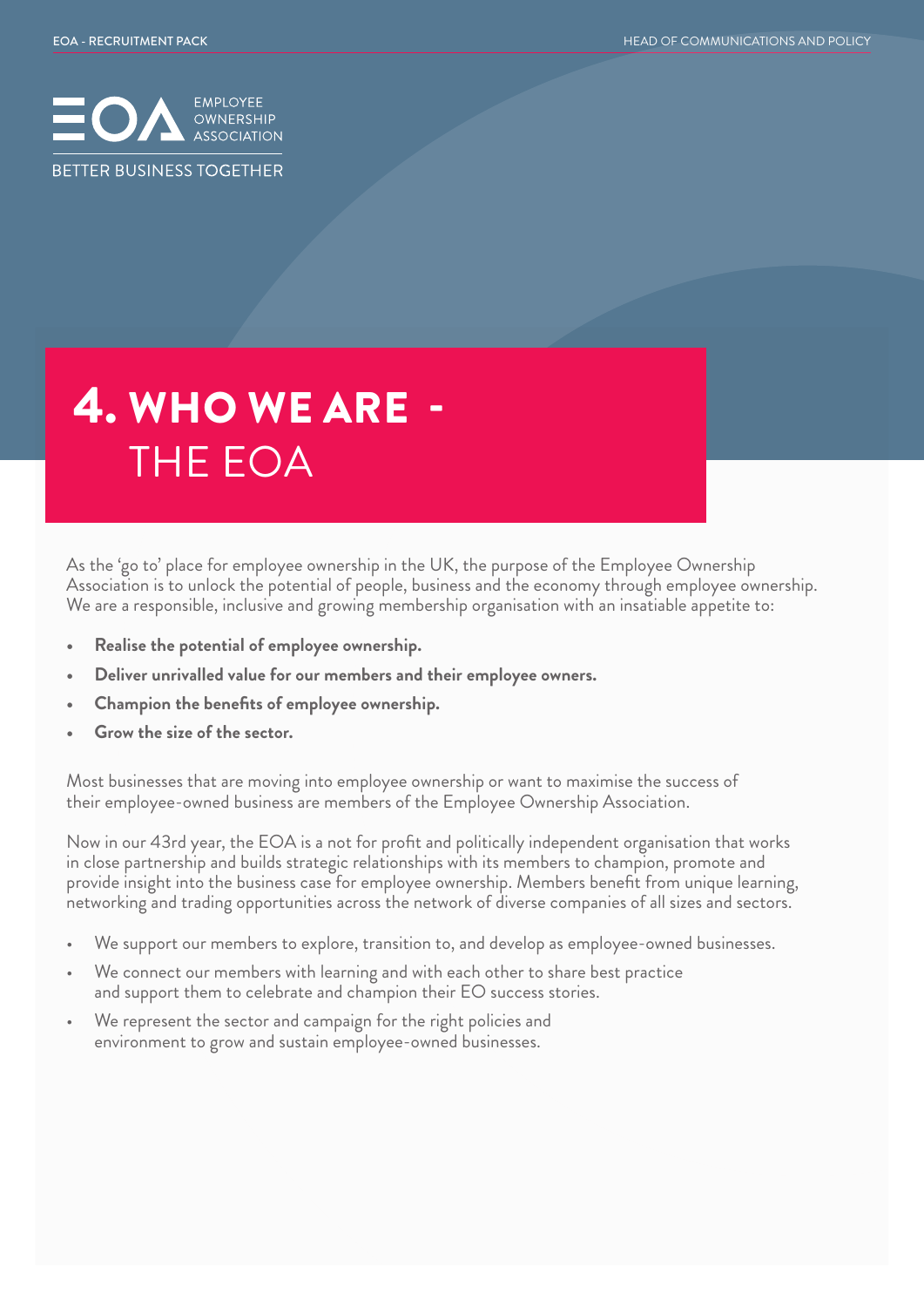

# 5. WHO WE ARE - OUR PEOPLE AND CULTURE

Modest in size but with big relationships, we are a team of ten staff based at a new HQ. Our stakeholders include the Board, President, Trustee Members, Membership Council, Specialist Advisors, and all of the member businesses as well as various member groups, prospective new members and the wider business community in general. The annual turnover of the Employee Ownership Association is £0.75 million.

In pursuit of our purpose to unlock the potential of people, businesses and the economy through employee ownership we are:



BOLD

We are growthminded and challenge conventional thinking to drive better business.



#### INSPIRING

We evoke passion for and influence interest in Good EO.



**COLLABORATIVE** 

We nurture relationships and develop networks to achieve mutual goals.



### CARING

We make business personal and empower others to succeed.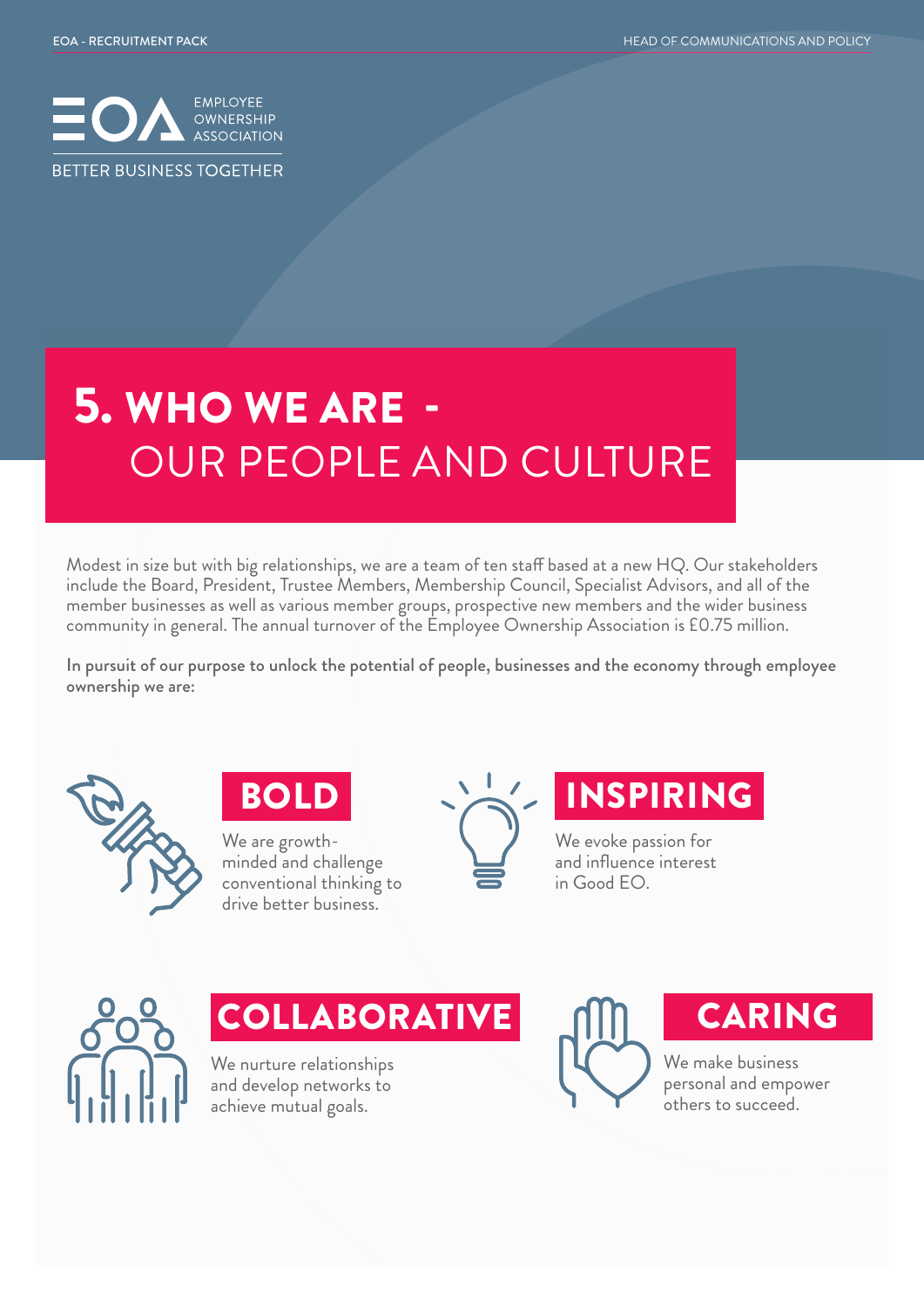

### 6. ROLE DETAILS

As our Head of Communications and Policy, and with support from colleagues across the business, you will be responsible for growing the EOA's reputation as the go to place to develop good employee ownership.

The Head of Communications and Policy has accountability for the delivery of the EOA's communications and policy strategy to develop greater awareness and adoption of employee ownership and a higher profile for the work of the EOA. This exciting role requires an experienced individual with excellent media and client relationship management skills, highly effective creative writing ability and demonstrable experience of successfully using social media to create awareness and develop engagement.

The role will play a key part in the EOA's digital transformation as we look to utilise all available channels to meet the demands of our growth strategy.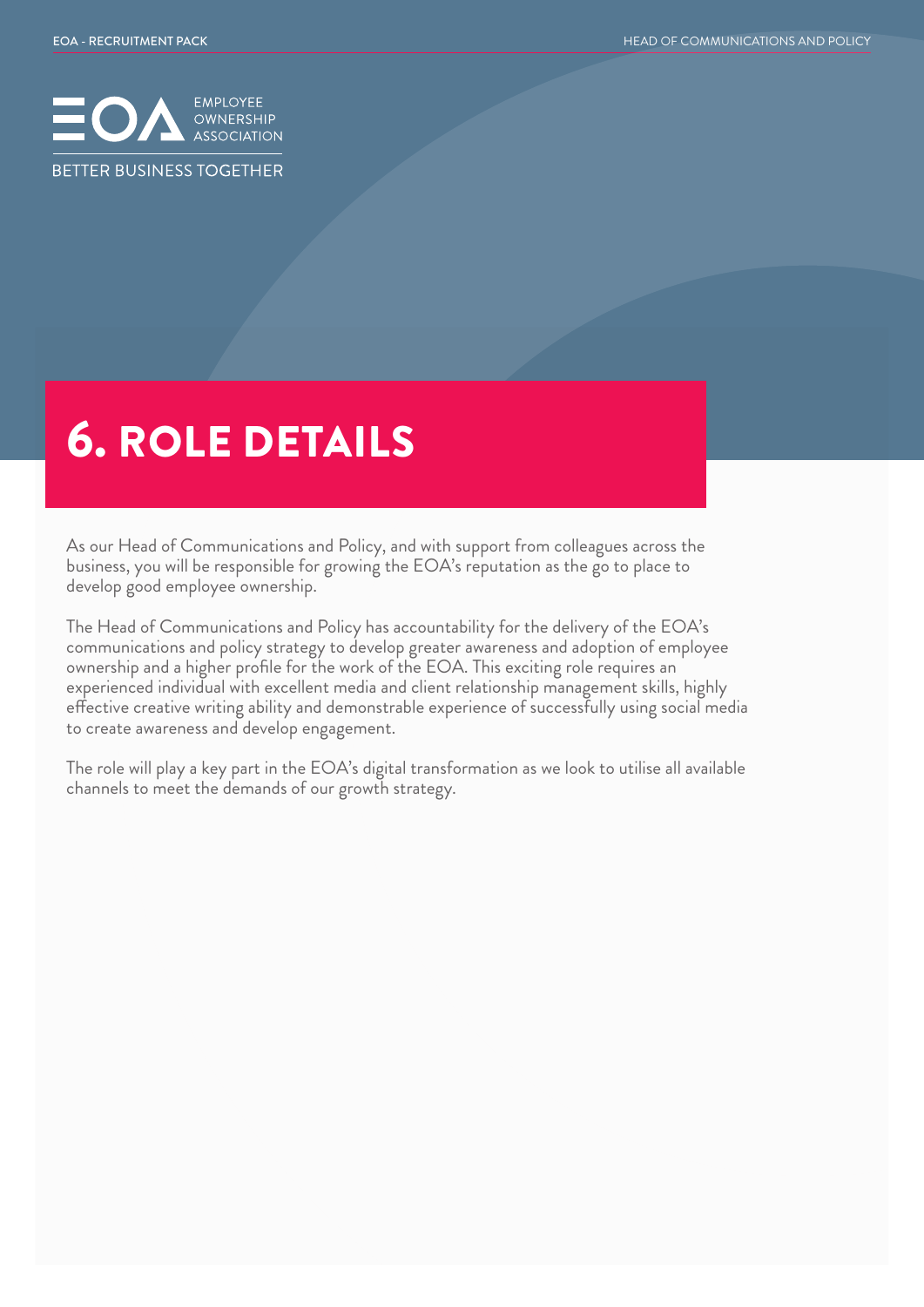

# 7. KEY ACTIVITIES

- **• Planning and delivery of EOA corporate and member communications including developing communications narrative for sector-wide engagement.**
- **• Developing corporate communications strategy.**
- **• Planning, managing and delivering campaigns, including content development and channel management - to encourage members to engage with the EOA proposition and to champion the sector.**
- **• Manage EOA website content and structure to ensure effective SEO.**
- **• Manage media relations/public affairs in-house PR function proactively liaising with journalists, planning news stories with members and reacting and responding to enquiries.**
- **• Influencing external stakeholders partner organisations, media, Government through corporate communication and relationship building.**
- **• Gather member voice and insight to represent the sector with government/policy makers and develop research that measures the impacts of the sector.**
- **• Building member case studies.**
- **• Develop and maintain partnerships to deliver sector insight and research including with Ownership at Work and universities as well as review data for use within EOA.**
- **• Manage the communications and policy team delivering digital and external comms activities for member community and external stakeholders e.g. FSB, IOD, ICAEW.**
- **• Lead partnership project delivery with Cooperatives UK to work together regionally to develop the market opportunity and attract new employee-owned businesses/ members.**
- **• Representing the EOA with partners (CBI and others), at meetings, speaking at events and interview with the media.**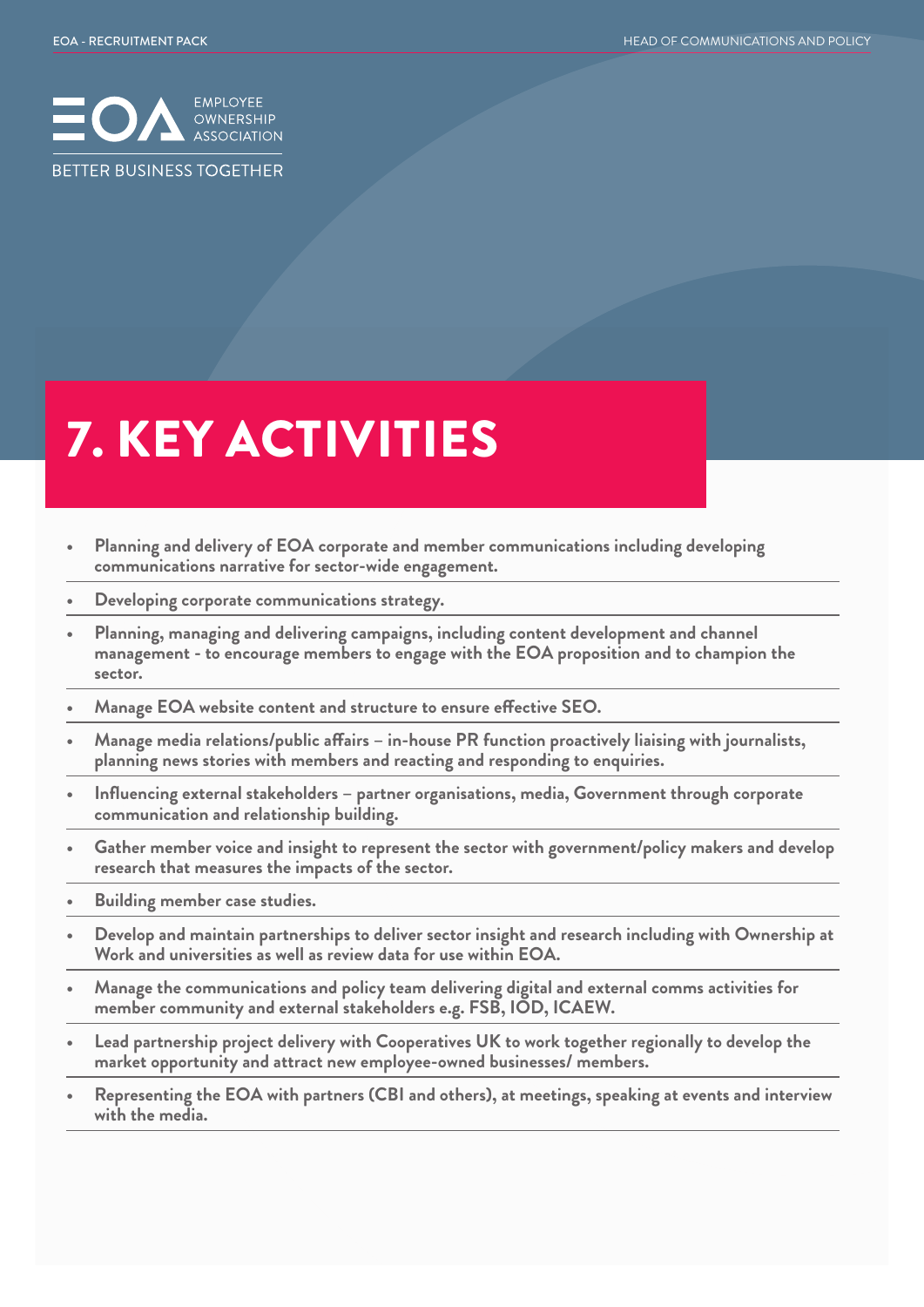

# 8. ABOUT YOU

#### KNOWLEDGE AND EXPERIENCE

- Several years previous external communications experience at a senior level.
- Highly developed external relationship development/management skills, especially with the media and clients/members.
- Demonstrable experience of creative writing across press releases, articles, blogs etc.
- Demonstrable experience of managing communications campaigns.
- In depth understanding of all media channels and how to use them and engage with them.
- Senior level engagement with public sector bodies government departments and public policy.
- Deep understanding how public policy can impact business .
- Understanding of business support networks (government funded bodies and institutes) to be able to understand the market opportunities.
- Understand market and any potential competition, which may include other membership organisations e.g. FSB, Chambers etc.